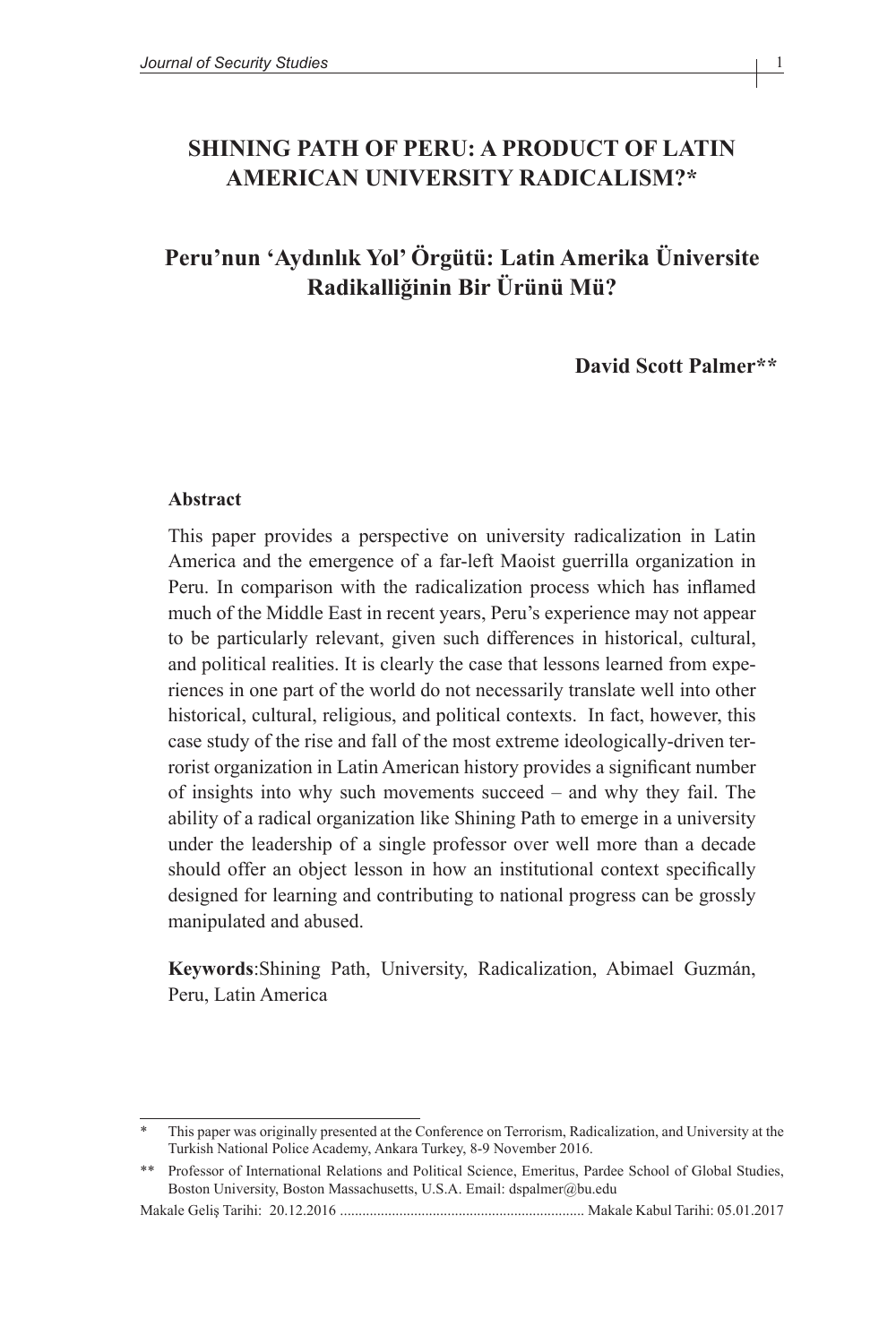#### **Öz**

Bu makale Latin America'da üniversite radikalleşmesine dair bir perspektif sunmakta ve Peru'da aşırı-sol Maocu bir gerilla örgütünün ortaya çıkışını tartışmaktadır. Günümüzde Ortadoğu'yu içine alan radikalleşme süreçleriyle karşılaştırıldığında, Peru tecrübesi, özellikle tarihsel, kültürel ve siyasal gerçeklikler göz önüne alındığında alakasız durabilir. Gerçekten de dünyanın bir köşesindeki olaya dair detaylar dünyanın geri kalanında farklı tarihsel ve siyasal tecrübelere ve durumlara denk düşmeyebilir. Ancak Latin Amerika tarihinin en ideolojik temeli aşırılıkçı terör örgütünün yükselişi ve düşüşünün ele alındığı bu makale bu tür akımların neden başarılı olduğu ve nasıl düşüşe geçtiğine dair kıymetli ipuçları sunabilir. Aydınlık Yol örgütü gibi tek bir profesörün liderliğinde, üniversite ortamında, on yıldan fazla bir sürede ortaya çıkan radikal bir örgüt öğrenim ve ulusal kalkınma için tasarlanmış, varlık amaçları bunlar olan bir kurumsal ortamın (üniversitenin) nasıl manüpüle ve istismar edilebileceğine dair ders niteliğinde bilgiler sunmaktadır.

**Anahtar Kelimeler**: Aydınlık Yol, Radikalleşme, Abimael Guzmán, Peru Latin America

#### **Introduction**

This paper provides a perspective on university radicalization in Latin America and the emergence of a far-left Maoist guerrilla organization in Peru. What became known as Shining Path germinated and gestated over an extended period in the 1960s and 1970s at a recently reopened university in a small provincial city in the country's isolated rural highlands, or sierra. After years of quiet organization in the university and the surrounding countryside, the group's leader, who had also been a professor there between 1962 and 1974, declared a "people's war" in 1980. The stated goal was to overthrow the state and establish a Maoist-inspired "New Democracy."

Over the course of the next twelve years, Shining Path came to terrorize much of Peru's rural, largely indigenous highlands and then the capital city of Lima as well. In comparison with the radicalization process which has inflamed much of the Middle East in recent years, Peru's experience may not appear to be particularly relevant, given such differences in historical, cultural, and political realities. In fact, however, this case study of the rise and fall of the most extreme ideologically-driven terrorist organization in Latin American history provides a significant number of insights into why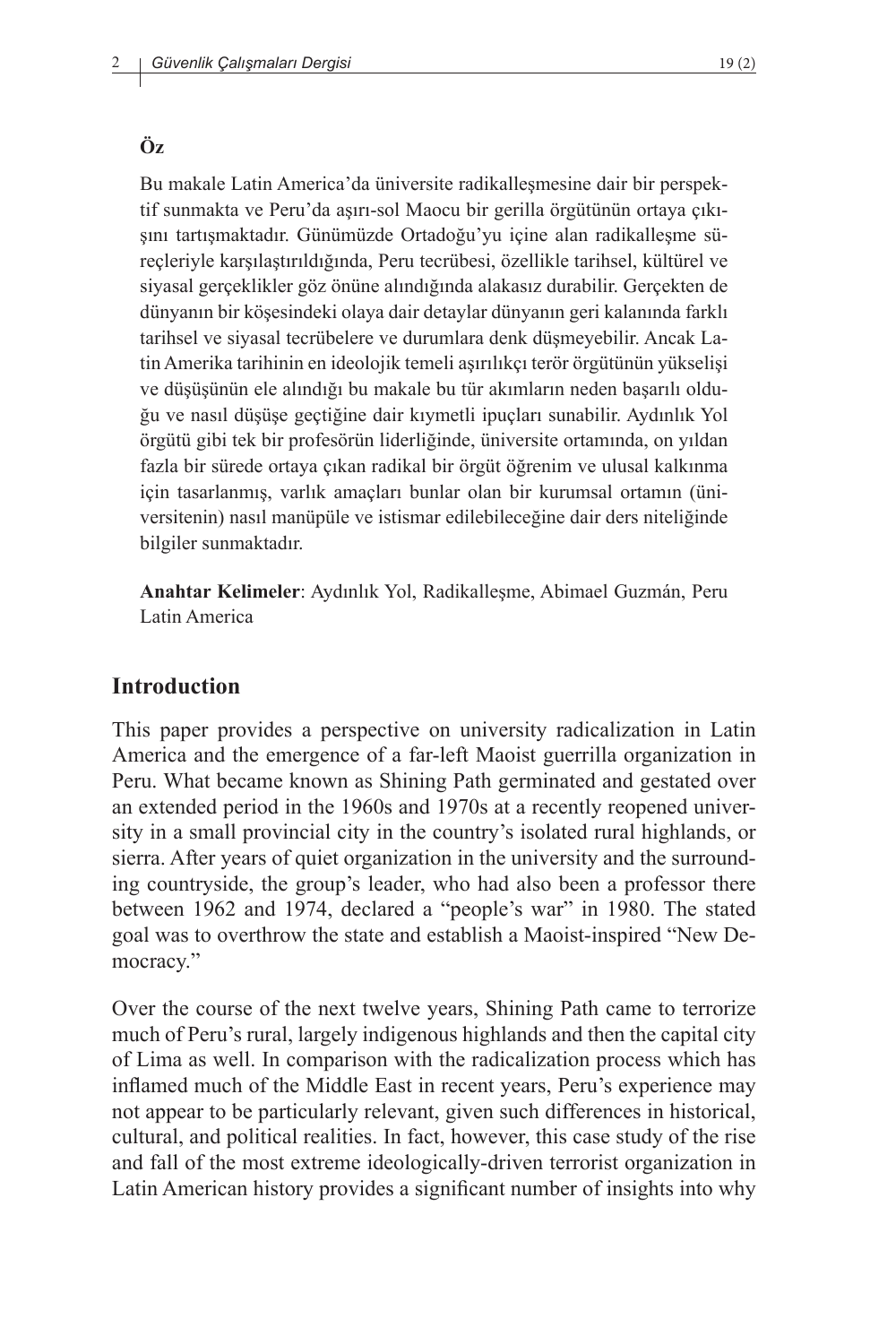such movements succeed – and why they fail. In so doing, the Peruvian experience with Shining Path offers a valuable example to consider as part of a broader comparative analysis of an existential threat in the Middle East and in other parts of today's world as well.

One way to frame such an analysis is to consider what appear to be the key factors that contributed to the rise and spread of Shining Path in Peru. Among the most important are the following:

- 1. The potential of educational institutions to serve as incubators of radical protest against the status quo.
- 2. The capacity of a single leader to inspire followers to pursue extreme courses of action through charisma and rhetoric.
- 3. The use of isolated or remote areas to build an anti-regime organization over a period of time, largely outside the purview of central government authorities.
- 4. The presence of an external radicalizing actor in a position to serve as a model and to offer training in recruitment approaches and guerrilla operations, as well as command and control techniques over populations and territory.
- 5. Also significant in advancing the radical agenda are actions which provoke the state's forces of order into repressive responses which serve to legitimate the rebel cause and to gain popular support.
- 6. Finally, the inability of the government to maintain economic and political stability, preferably under democratic auspices, weakens its legitimacy as well as its ability to have the human and financial resources necessary to overcome the threat.

Of equal importance for a broader comparative analysis is a review from the Peruvian experience of the factors which contributed to bring about the defeat of the Shining Path guerrilla movement, which occurred in a rather spectacular fashion at the very moment that the movement appeared to be on the verge of victory. Among the most important, which in combination and over time were able to turn the tide, are the following:

1. A complete review by the armed forces of their counterinsurgency policies and the introduction, with unobtrusive outside assistance, of an entirely new approach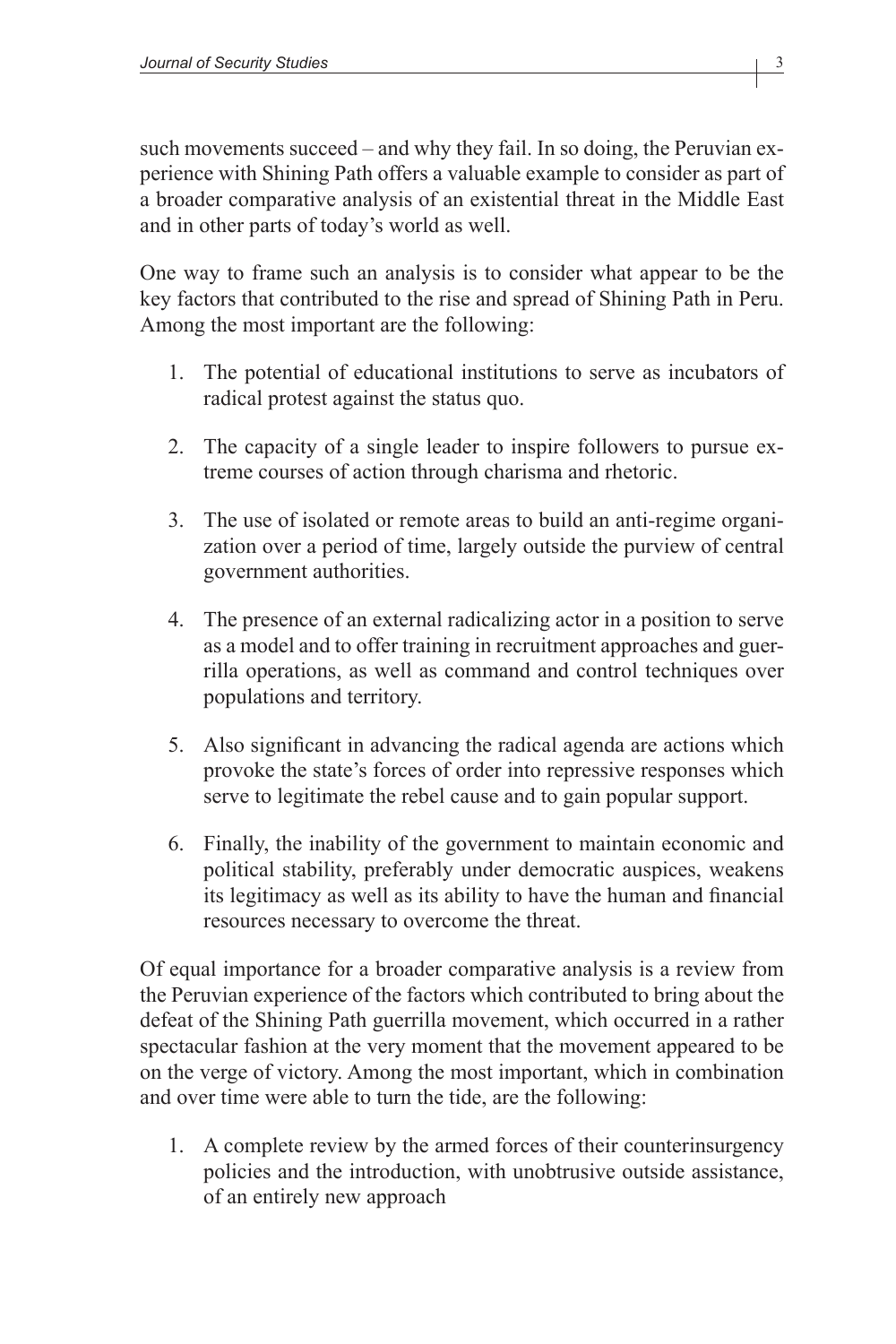- 2. The creation of a small police unit to track the guerrilla leadership and capture individuals when located
- 3. The establishment of a rehabilitation program to encourage defections and reincorporation into society, along with an expedited judicial process to try, convict, and jail the most important cadre once captured
- 4. A major micro-development program directed primarily at the poorest administrative districts in the country, most of them in rural areas where insurgent influence was the greatest
- 5. An economic recovery program to end rampant hyper-inflation, restore economic growth, and regain access to international financial markets.

We now turn to the case study itself, which includes a summary discussion of the roles of the university and the Cold War in the radicalization process, the dynamics of the conflict itself, a review of why this extremist movement failed, the lessons that were learned, and a concluding comment on possible broader applications.

### **Latin American University Traditions**

The Latin American university has long played a major role in the preparation of generations of political leaders and has served as a center of social protest as well. A tradition going back as far as medieval Spain and Portugal defined the university student as one who is there to be educated to serve his family and society but also to protest against social evils. As a result, institutions of higher education in the Iberian Peninsula as well as its diaspora, most especially Latin America, have long been havens for challenges to the status quo, generally protected by this centuries-old principle of inviolability from interventions by the military or police forces of the state. (Herring, 1955: 40)

As education shifted from control by the Catholic Church to control by the state in Latin America during the latter decades of the 19<sup>th</sup> century, student opposition to social and political forces gathered momentum. This change from religious to public higher education was part of a larger political process in almost every country of the region that pitted long-standing Conservative traditions originally brought from Spain and, to a lesser degree, Portugal, against more modern Liberal theories from England. The core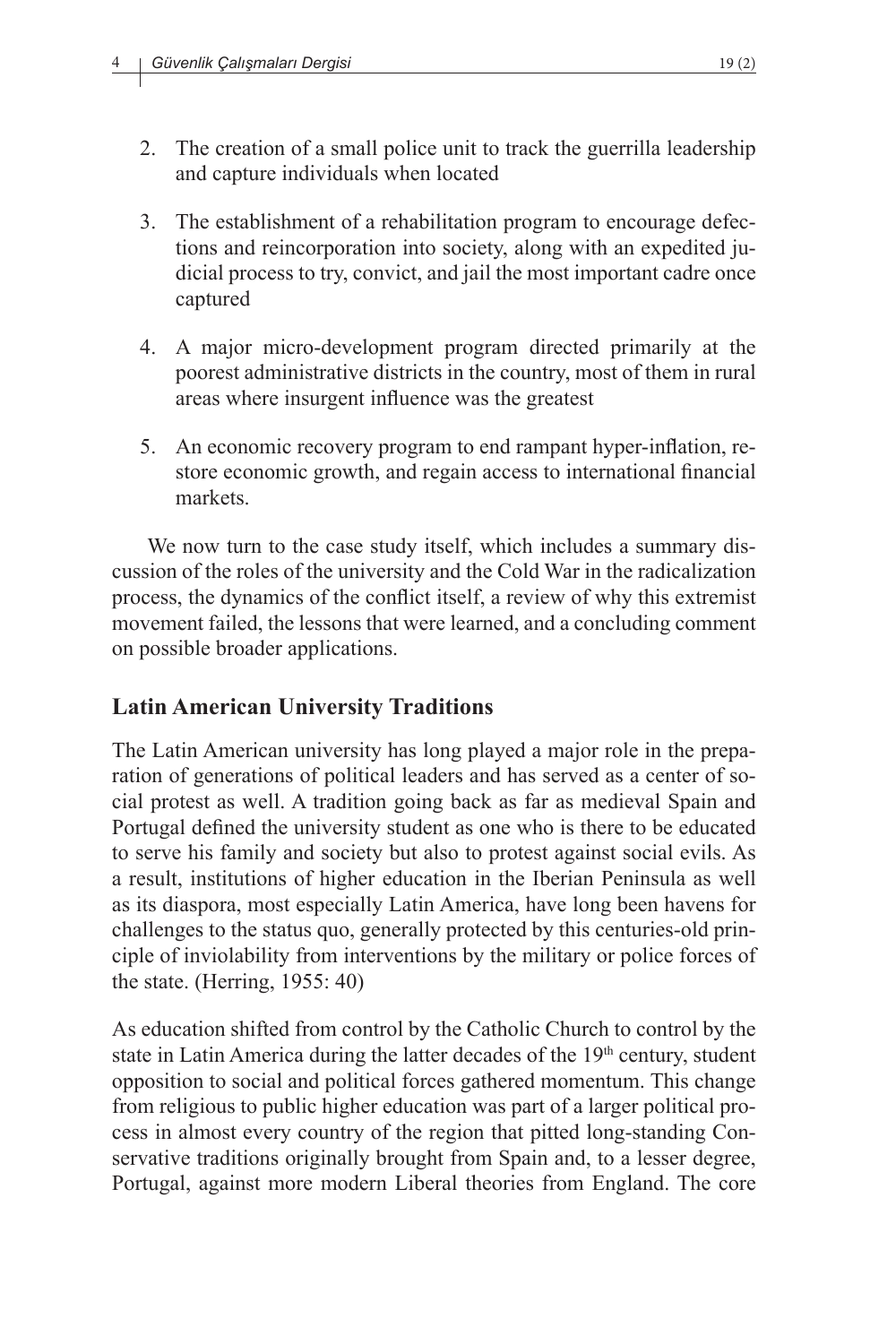differences included the separation of Church and State, as well as equality instead of hierarchy, individualism instead of communitarianism, and free trade instead of mercantilism. Such core differences provoked civil wars in many countries of the region between the 1840s and the 1880s, with Liberalism emerging victorious in almost every case. (Wiarda & Kline, 1990: 33-36)

With Liberal principles taking root in most of Latin America, by the turn of the 20th century public higher education had also been widely established. In addition, since the higher education reforms proposed in 1918 in a meeting of students in Córdoba, Argentina spread throughout the region over the next decade, universities have institutionalized principles of autonomy as well as decision-making power by both students and faculty. These include the right of each sector to elect a third of representatives to central university councils as well as to the individual schools within the institution. (Rock, 1977: Chap. 4)

Through the 1950s, higher education was the province of the sons of the elite, gradually including some daughters as well, who tended to adopt anti-establishment positions during their student years but usually returned to the establishment fold after graduation. However, beginning in the late 1950s and 1960s, higher education in most Latin American countries expanded rapidly to include the youth of middle and lower classes as well, due to quickening social change which brought an ever increasing proportion of the hitherto marginalized population onto the national economic and political scene for the first time. This process was occurring during the same period that left ideologies were becoming more prominent in the wider body politic of the region and beyond. (Levy, 1986)

### **The Role of the Cold War**

Growing ideological consciousness during these years was strengthened by Cold War considerations, in which the Soviet Union played an important role in contributing to Communist Party organizing in national politics, labor unions, and student organizations. To counter such initiatives, the United States pursued an active anti-communist agenda throughout the region in support of alternative student and labor groups, along with a number of interventions to thwart the advance of radicalism. Between the 1950s and the late 1980s, national security considerations dominated U.S. policy toward Latin America and produced growing hostility among nationalists and progressives, especially in such institutions as the public universities. (Balan, 2013: xiv)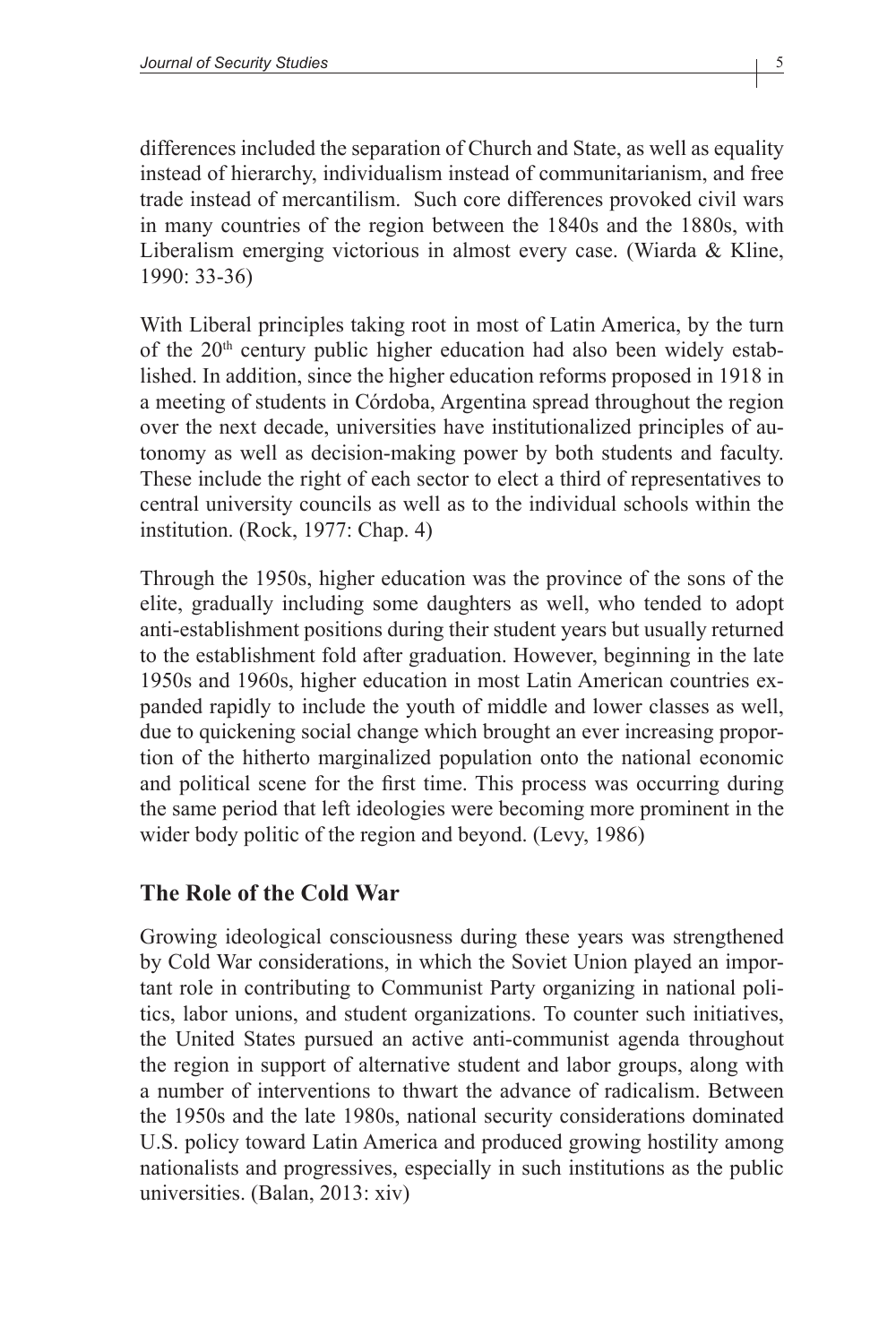The Cuban Revolution led by Fidel Castro, which overthrew the U.S. supported dictatorship of Fulgencio Batista in 1959, was a watershed event. It served as an inspiration to generations of students throughout Latin America. The Revolution and its charismatic leader fostered an anti-American and anti-capitalist orientation that mobilized legions of student sympathizers to compete in and often win university elections. Once in control, they could pursue more radical approaches to governance, including greater student control, open admissions, and hiring policies favoring faculty members who shared their ideological views. Such an anti-U.S. perspective became more pronounced after the rupture in diplomatic relations between the United States and Cuba in late 1960, and particularly following the failed invasion of Cuba by U.S.-supported anti-Castro Cubans in April 1961. (Domínguez and Prevost, 2008: Chap. 2)

Even though President John Fitzgerald Kennedy generated a great deal of enthusiasm among Latin Americans from all walks of life due to his charisma, Catholic religion, and policy initiatives like the Alliance for Progress economic assistance program and the Peace Corps, Fidel Castro and his revolutionary partner Ché Guevara became equally prominent as icons of the left. In the face of the implacable hostility of the United States, the Cuban regime turned to Marxism as its guiding ideology and allied with the Soviet Union as both a model and an economic lifeline, and very soon began to expand its efforts to foster other revolutionary movements throughout Latin America. (Hudson, 1988)

Such efforts included invitations to selected Latin American university students to come to Cuba to observe the Revolution first hand and participate in short-term seminars on Marxism, which served to further expand political radicalism within their home institutions upon their return. Furthermore, for most of the 1960s and 1970s Cuba actively trained and supported guerrilla movements of national liberation in several Central and South American countries, the largest portion of whose members came from the ranks of university students and professors. Although the communist guerrilla groups which emerged in Uruguay (the Tupamaros), Colombia (the Colombian Revolutionary Armed Forces – FARC), and Argentina (the Montoneros) were home grown, all were inspired by the example of Cuba. However, most of the others (as in Guatemala, El Salvador, Nicaragua, Venezuela, Brazil, and briefly in Peru, Ecuador, and Bolivia) were trained as well as inspired by Cuba. (Hudson, 1988)

The major exception was the case we are considering, the particularly virulent Shining Path of Peru, which turned to Maoism after the Sino-Soviet split in the early 1960s. Members of Shining Path's Central Committee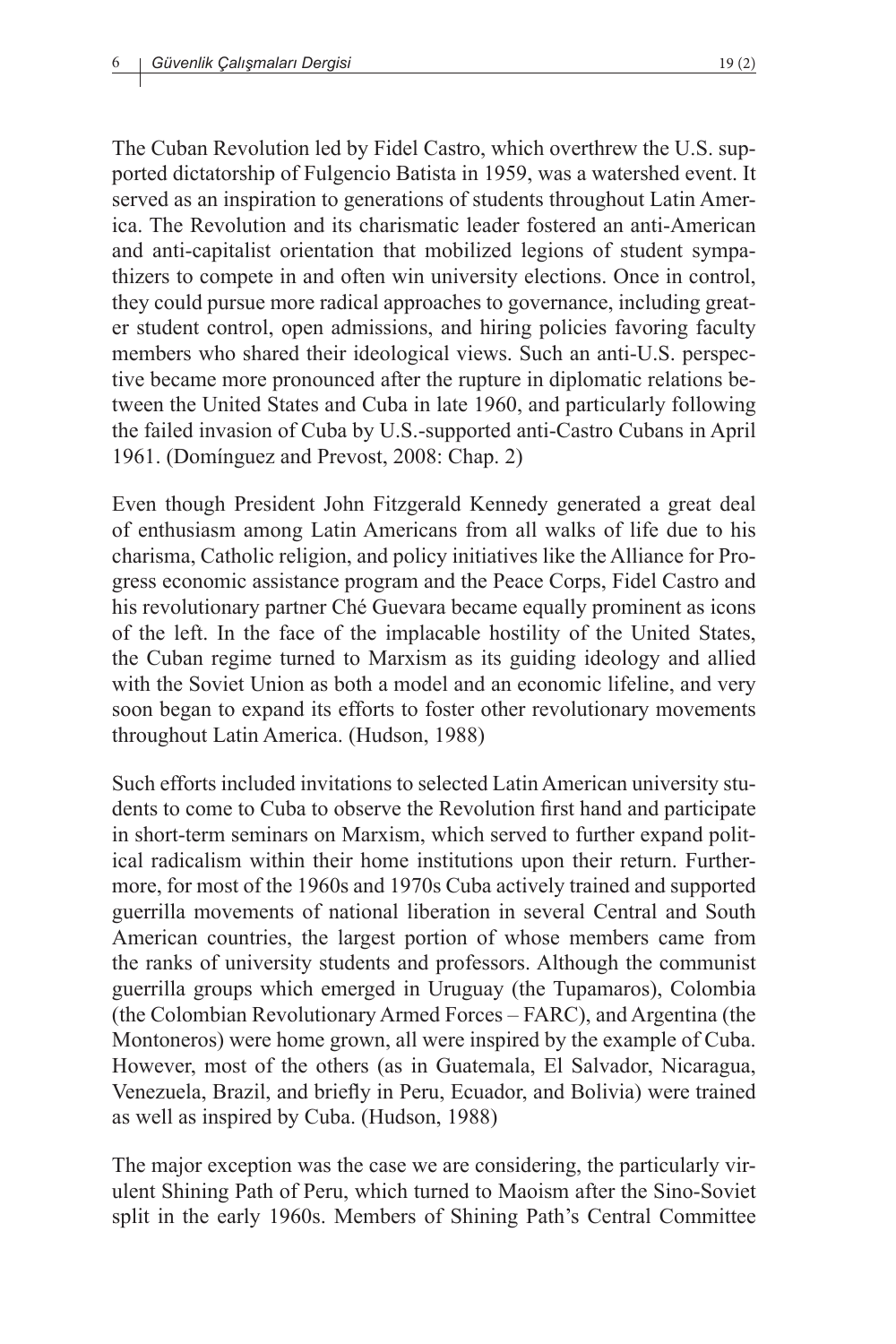made multiple trips to China for their training, which happened to coincide with that country's Cultural Revolution (1966-1976). The party's maximum leader, university professor Abimael Guzmán Reynoso, found the Chinese Cultural Revolution's more radical forces, led by Mao and then Madame Mao, to be more compatible with his extreme Marxist views. Until the split, Guzmán had been a fervent Stalinist within the Moscow-oriented Communist Party of Peru – PCP – and had helped to revitalize the local branch once he moved to Ayacucho. (Gorriti, 1994: 154-55)

After Madame Mao's faction lost out in 1976 to the so-called "moderates," in which Deng Chao Peng emerged as leader, Guzmán and Shining Path were cut adrift. Instead of fading away after losing their foreign mentor and sponsor, however, they continued to prepare on their own for a radical Maoist revolution in Peru, which they launched as a "Peoples War" in May 1980. Their origins and evolution represent a significant example of how a small, isolated, provincial public university served as the incubator of radical revolutionary fervor and a guerrilla war that soon convulsed the Peruvian countryside and came alarmingly close to overthrowing the government within a decade. (Gorriti Ellenbogen, 1990)

### **The University which Gave Rise to Shining Path**

The University of San Cristóbal de Huamanga, where Abimael Guzmán taught for 12 years, starting in 1962, is located in what was then a remote capital, Ayacucho, connected to the outside world by a one-lane road in the indigenous heartland of the Peruvian sierra. For a number of reasons, this university would have appeared to be a very unlikely place for preparing what was to become the most violent guerrilla war in the history of the Peruvian republic.

Founded in 1679, the country's second oldest institution of higher learning, it functioned for some 200 years to serve the local elite before being shut down in 1880 due to Peru's economic collapse after the War of the Pacific (1879-1883). But in 1959, through the efforts of Ayacucho's congressional delegation, the university was relaunched with a totally new purpose, unique in South America at the time. The goal was to establish an institution that would reach out to serve the needs of the population of the highland region in which it was located; Peru's poorest and most isolated. (Romero, 1961)

Instead of being organized around traditional fields of study, such as law, medicine, engineering, and literature and the arts, the University of Huamanga set up programs attuned to preparing students from the area for pro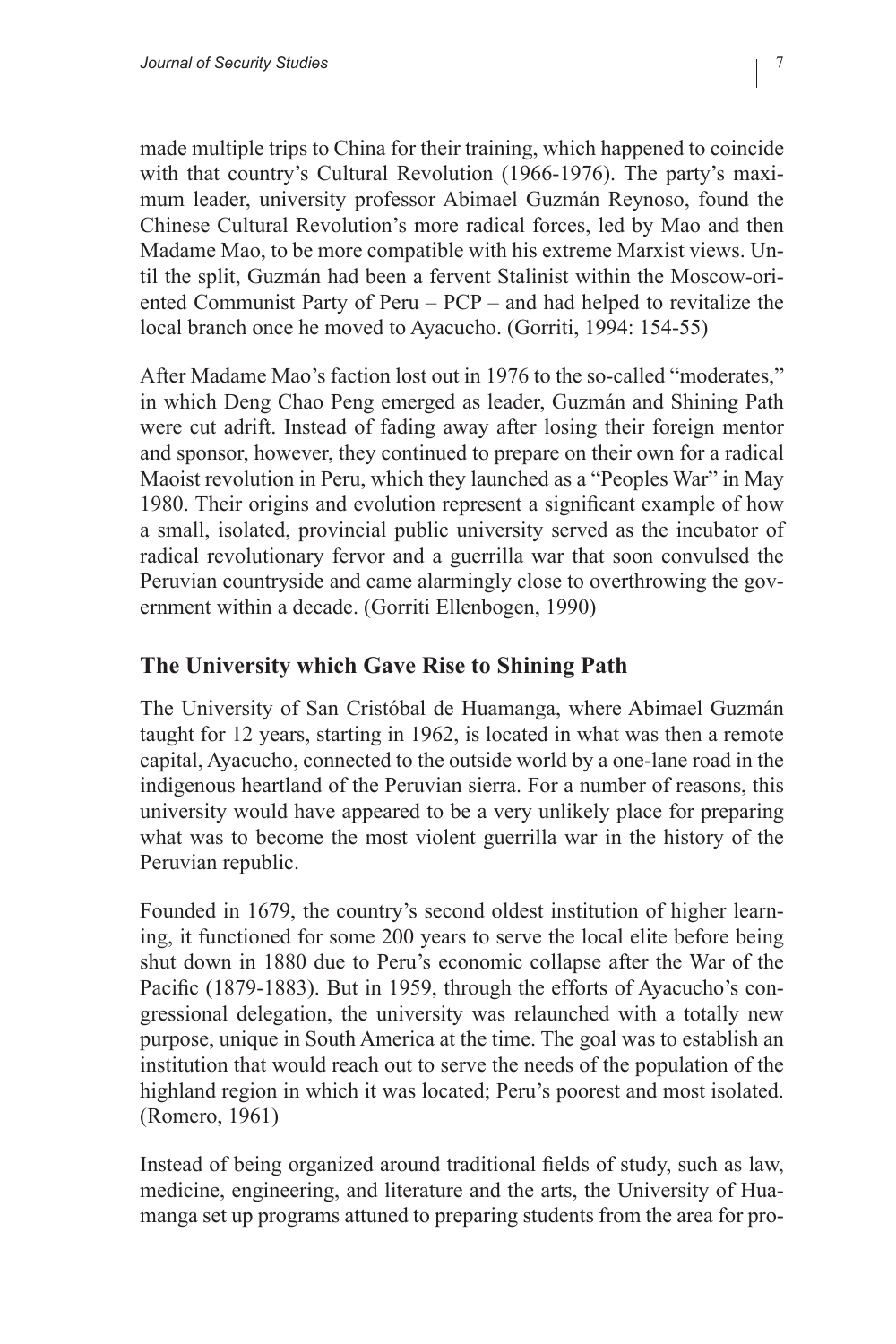fessions closely related to its most pressing deficiencies. These included education, rural engineering, nursing and obstetrics, applied anthropology, and mining engineering, to be chosen after two years of broadly based required foundational courses. In addition, students and their faculty mentors would engage in a variety of service activities in field work among the area's indigenous communities and marginal settlements within the small city of Ayacucho, with a population of less than 20,000 in 1960 (Palmer, 1966: 244-247)

The faculty recruited to fill positions included some of Peru's most distinguished academics, many of whom came because they shared the vision of an institution dedicated to improving the condition of the local population, with the added benefit of enjoying salaries based on full-time employment, a rarity in the country at the time. Political orientation was not a consideration initially, as the first generation of professors included a wide range of views, representing virtually every political party as well as such international entities as Fulbright, a Danish government ceramics program, the missionary organization Summer Institute of Linguistics, and the U.S. Peace Corps. The university was quite small during the first years after its refounding, with a total of about 40 faculty members and 400 students, and functioned in a very small city with few amenities. As a result, everyone knew each other, socialized together, and shared the view that they were part of a significant innovation in Peruvian higher education. (Palmer, 1966: 249-253)

About 70 percent of the students came from the most humble of backgrounds. In a region in which some 90 percent of the population of approximately 500,000 was rural and Quechua speaking, for the majority Spanish was their second language. The fact that they had gained entrance to the university at all meant that most had overcome a daunting set of obstacles to achieve this objective. These included deficient primary schools in their communities, the need to move to a provincial capital for their secondary school education, and poor parents who made enormous sacrifices to help them stay in school. After succeeding where most of their peers had not, they viewed the University of Huamanga and its mission as the opportunity for them to gain the tools they needed to give back to the communities from which they had come. (Degregori, 1990, 41-47)

#### **Explaining University Radicalization and Shining Path**

In spite of such a promising beginning, this university could not isolate itself from what was happening in the world around it. Enthusiasm for the Cuban Revolution and the figure of Fidel Castro made its presence felt.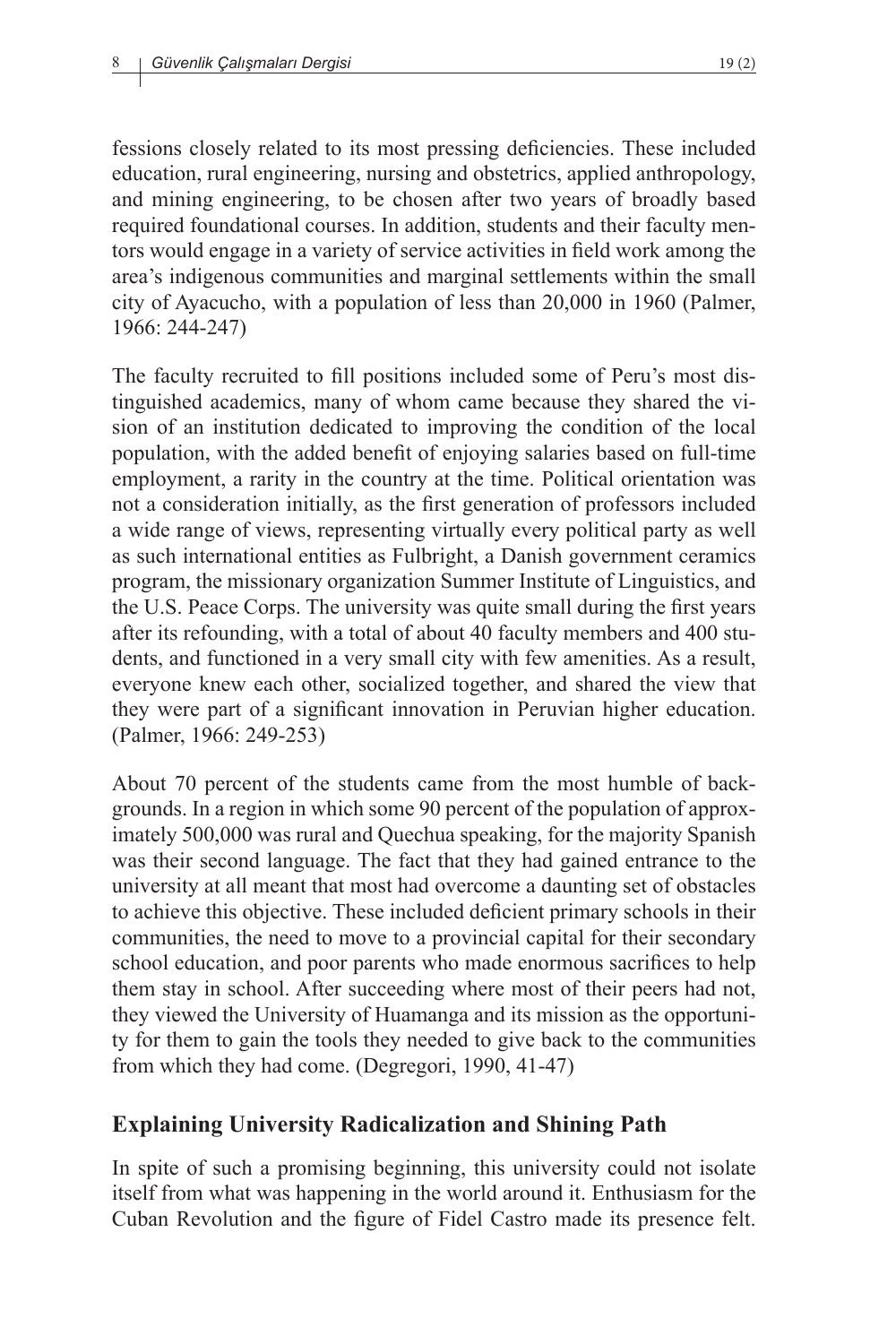Some of the most able students were invited to Cuba and returned with a more ideological orientation. The Cuban missile crisis brought home the challenge of the Cold War and sensitized many at the university to the need to take sides. Within Peru, the election of a more reformist administration after a military intervention and decades of conservative governments, both civilian and military, generated a more open political climate and an expansion in party activity, especially on the left. (McClintock, 1994: 234- 235) In addition, in the 1960s and 1970s, Peruvian students in secondary and higher education expanded rapidly, from 17 to 52 percent. (Degregori, 1994: 60)

Given such developments, it was not surprising that even the University of Huamanga would be affected by them. One manifestation was the increasing politicization of elections for student organizations and university governing bodies among the members of this community. Ideological orientation began to compete with perceived competence for support, fostered by a growing presence of Peru's Communist Party (PCP) and its financial support of the Revolutionary Student Federation (FER). Although still a minority within the university in 1963, it nevertheless was able to wage a successful campaign to force a reluctant administration to request the departure of the Peace Corps professors. (Palmer, 1966: 255-261) Years later, this FER faculty advisor, none other than Professor Guzmán himself, was to declare the action against the Peace Corps presence in the University of Huamanga as "the first blow against international imperialism in Peru." (Guzmán, 1993: np)

The leadership exercised by a single individual over more than a decade as a professor of education proved to be the most important factor in turning this university from a force for local development into an incubator for guerrilla war. Abimael Guzmán Reynoso arrived in Ayacucho in 1962 as a dedicated member of the Communist Party who identified with its Stalinist wing as the result of mentoring during his undergraduate years by two hard line Communists at his university in Arequipa, Peru's second-largest city. He was successful in reviving the then moribund Communist Party in Ayacucho as he began to use his classes and "study groups" to proselytize among the students. Some of these were instrumental in agitating for the removal of Peace Corps faculty. (Degregori, 1994: 52-53)

After his appointment as the first director of the university's teacher training school, Guzmán was able to use his position to influence a generation of students in the most popular academic program (about one-quarter of the students at the time). Upon graduation, a large number of these returned as teachers to the indigenous communities from which they had come. Here,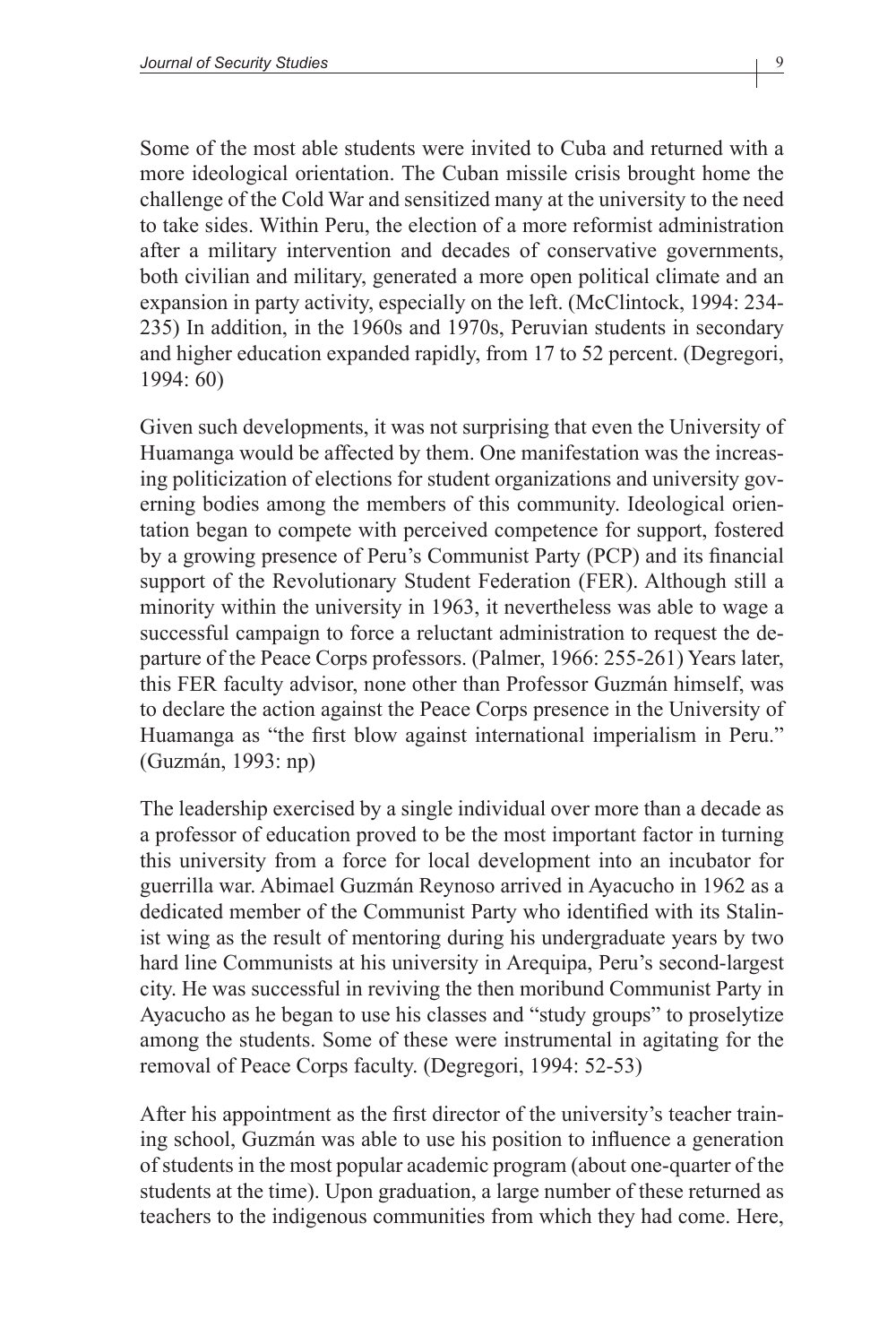as respected members, they frequently used their positions to propagandize for radical political approaches. Over the course of the 1960s and 1970s, these teachers became a significant support network for the Communist Party in scores of rural communities throughout Ayacucho. (Palmer, 1986)

As one born on the coast and educated in the cosmopolitan southern Peru city of Arequipa, Professor Guzmán was very much affected by the very different reality he found in the much poorer rural indigenous sierra of Ayacucho where subsistence agriculture predominated. As a result, after China's split with the Soviet Union in 1963-64, he found the Maoist ideological principles of peasant revolution more compatible with the reality he was then observing, and soon shifted his political allegiance and the source of his financial support accordingly. (Gorriti Ellenbogen, 1990)

Over the course of the next decade, he made several extended trips to China, where he and most of the leading members of his followers received training in party organization and guerrilla war techniques. Given his ideological formation at the radical fringes of Communism, he was attracted to the more extreme tenets of permanent revolution advocated by Mao and his wife during the Cultural Revolution in China, which was taking place during the years he was traveling there. (Gorriti, 1994: 173-176)

Back at the University of Huamanga, the ideological ground work Professor Guzmán had been carrying out produced results in the 1968 university elections, which his supporters won. During the 1968-1972 period of university control by his now Maoist group, the last vestiges of the original principles of the institution were abandoned. Guzmán was named Secretary General, a position which enabled him to name his supporters to key positions and open the university to all, which produced a chaotic mix of Maoist ideological orthodoxy and facilities overwhelmed by underprepared students. (Degregori, 1990)

Although eventually defeated in subsequent elections, the legacy of a politicized institution in which ideological criteria overrode quality education remained. Many of the original members of Guzmán's central committee leading his now fully Maoist party, by now known as the Communist Party of Peru – Shining Path (PCP-SL), came from the faculty and students of the University of Huamanga. Guzmán himself left the university in 1974 and went underground, where he continued to prepare his organization for a future guerrilla war.

In spite of these developments, which would normally have attracted the attention of central government authorities and quite possibly have led to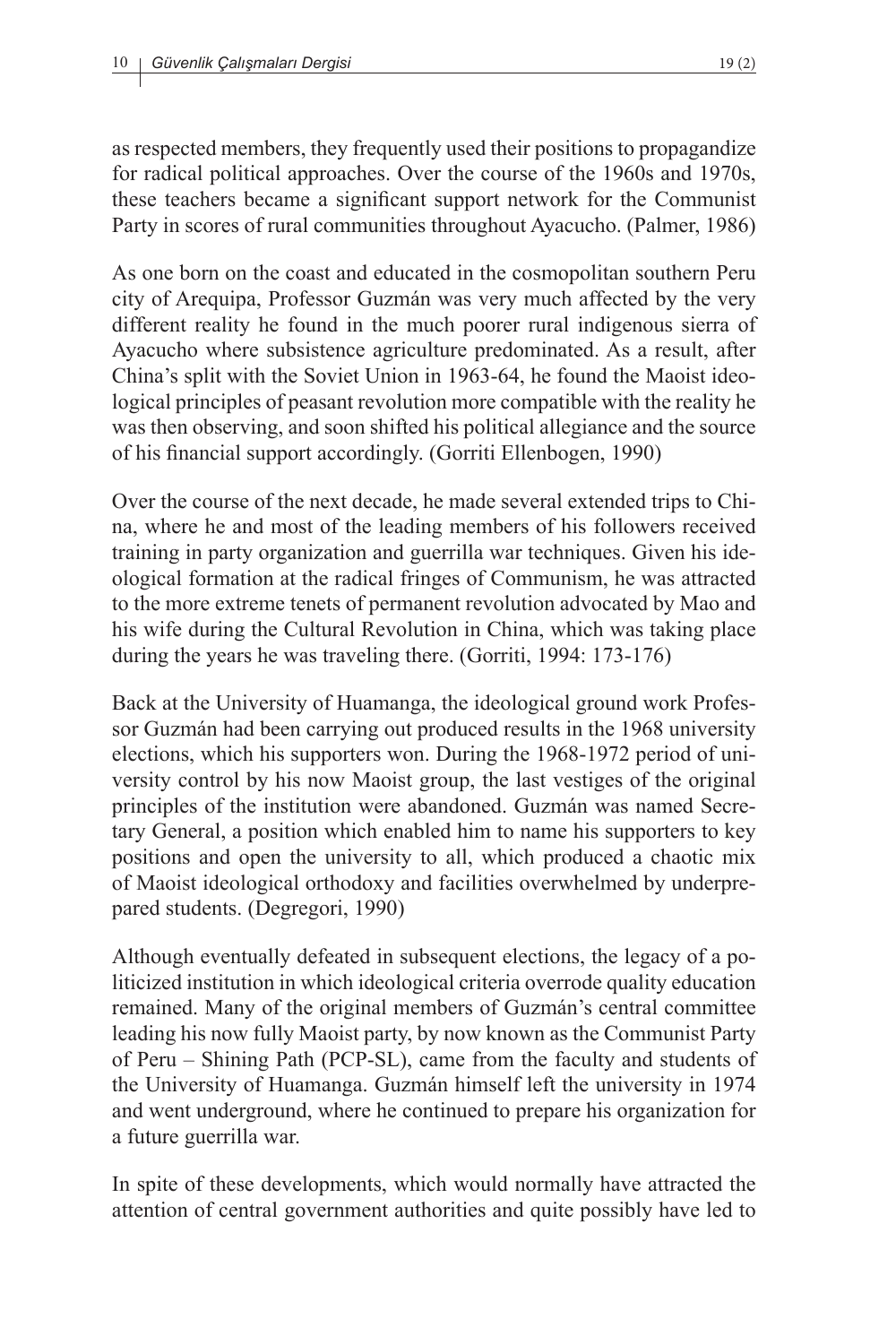steps to restore the educational mission of the University of Huamanga and undermine the PCP-SL, it didn't happen. In part, this was due to the isolated location of the university in Ayacucho, largely out of view of national officials in the coastal capital of Lima. Inaction was also the result of an institutionalized military coup in 1968, which overthrew the elected president and brought to power a self-titled Revolutionary Military Government (GRM) determined to effect change along socialist principles, including nationalization of private and foreign companies, agrarian reform, and worker self-management. (Palmer, 1986)

As a result, the GRM was less interested in stemming the influence of left political parties than with reducing the role of traditional elites. Such a perspective by this military government favored socialist and communist parties and unions, strange as that may seem. Over the course of the 12-years of military rule, then, all of them, including the PCP-SL, continued to function and to grow largely unimpeded. In fact, by the time the military realized that its reformist agenda was much too ambitious given available resources, and moved to turn the political system back over to elected civilian government, the multiple parties of the largely Marxist-Leninist-Maoist left had become Peru's second largest political force. (Klarén, 2000)

With one exception, the Peruvian left political organizations decided to participate in the electoral process, including a constitutional convention that produced the progressive Constitution of 1979 and, in 1980, the country's first national elections based on universal suffrage. Over the course of the 1980s, in fact, most left parties joined forces in the United Left (IU) and retained their number two position in national as well as municipal elections. Only Shining Path chose a different route.

The University of Huamanga was the incubator and facilitator of the PCP-SL under the leadership of Professor Guzmán in the 1960s and early 1970s, and provided the institutional cover for the continuous proselytization of faculty and students. By the mid-1970s, after Shining Path's founder, leader, ideologist, and organizer had gone into hiding, he had succeeded in using his university position to create a regional network of supporters. Over the next several years, this network became the foundation of what was to become his guerrilla organization.

It included not only radicalized UNSCH graduates who returned to their communities but also some who took up positions in other public universities in the highland provinces. Many of these were founded in the 1960s as part of a major government expansion of post-secondary school insti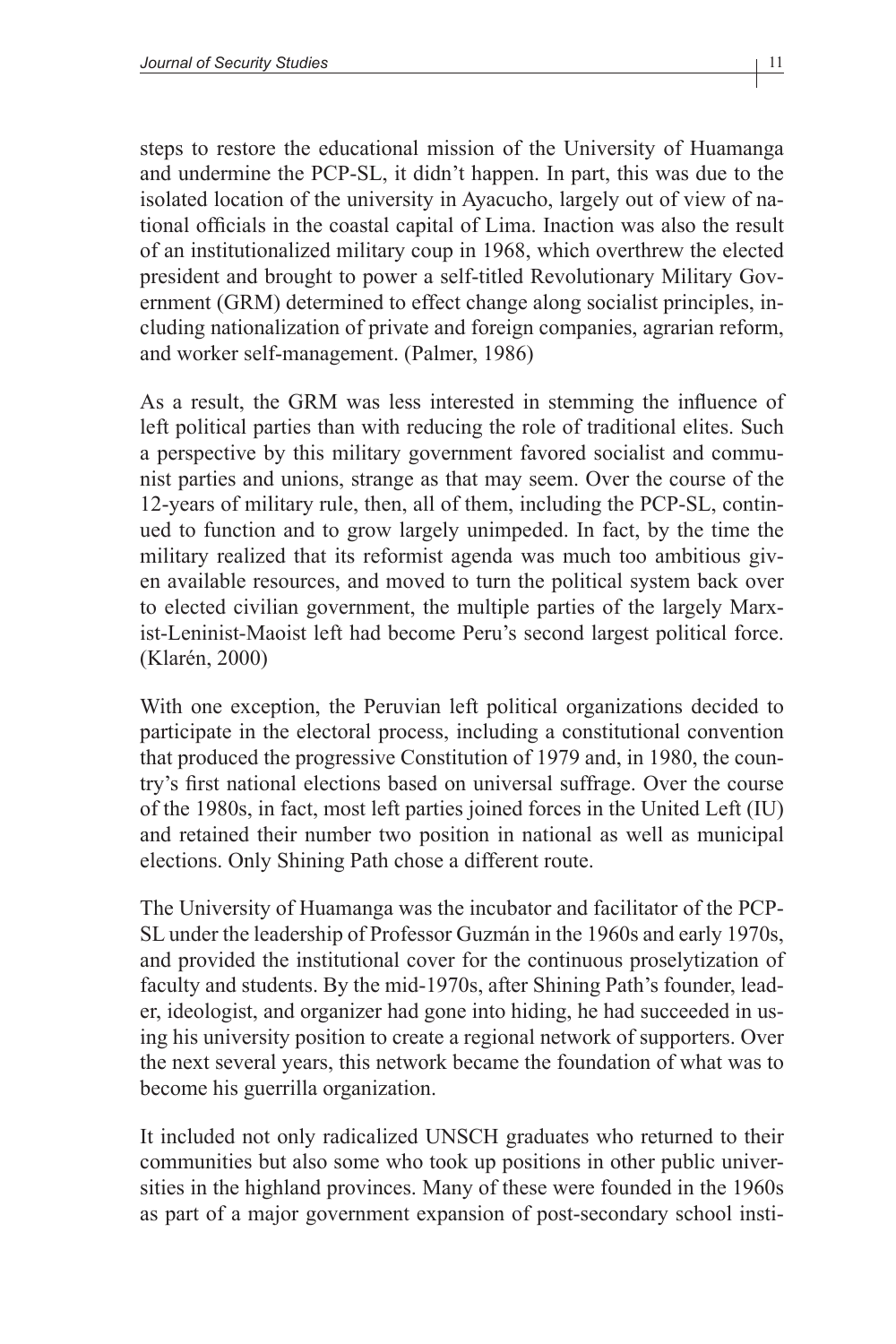tutions and needed to be staffed quickly from what was initially a limited pool of candidates. Even with a very small number of Shining Path militants in their faculty ranks, given the tolerant atmosphere for left ideological perspectives in universities at the time, several soon became producers of radicalized student recruits as well.

The combination of isolation from the center, determined and charismatic leadership, a congenial university environment, the presence of a variety of Communist states in the international arena, Cuba's support of guerrilla movements in Latin America, training in China, and a tolerant military regime in Peru, all contributed to Abimael Guzmán's ability to slowly build a significant political force over a 17-year period. At each critical juncture, he chose the more radical ideological option, from his student days in Arequipa to the Cultural Revolution in China.

When Guzmán's Chinese mentors, Madame Mao and her fellow extremists, lost out to the more pragmatic moderates in 1976, both he and Shining Path were cut off from their financial and ideological support. Instead of fading away, however, he spent the next four years in Peru preparing to launch a guerrilla war based on his own exhaustive study of Marxist-Leninist-Maoist ideology. He concluded that only the proper application of these ideological principles could produce the pure revolutionary state that every other Communist regime had failed to generate once in power.

### **Shining Path and Peru's "People's War"**

The moment Guzmán chose to begin a people's war was May 18, 1980, on the eve of Peru's first national elections in 17 years and the first ever with universal suffrage. Even though the objective conditions for guerrilla war could not have been less favorable at this particular time, he reasoned that if he followed Lenin's voluntarist dictum of violent actions by a guerrilla force to create favorable conditions, he could be successful in the ultimate goal of a violent overthrow of the regime in power. (Palmer, 2015: 252- 254)

Although the war itself is not the principal focus of this study, it is instructive to note that his quixotic calculation proved to be correct. By the early 1990s, Guzmán and Shining Path appeared to be about to take power. Why this happened is instructive for our understanding of the factors beyond the capacity of the guerrillas themselves which can contribute to the expansion of the violence rather than to bring it under control.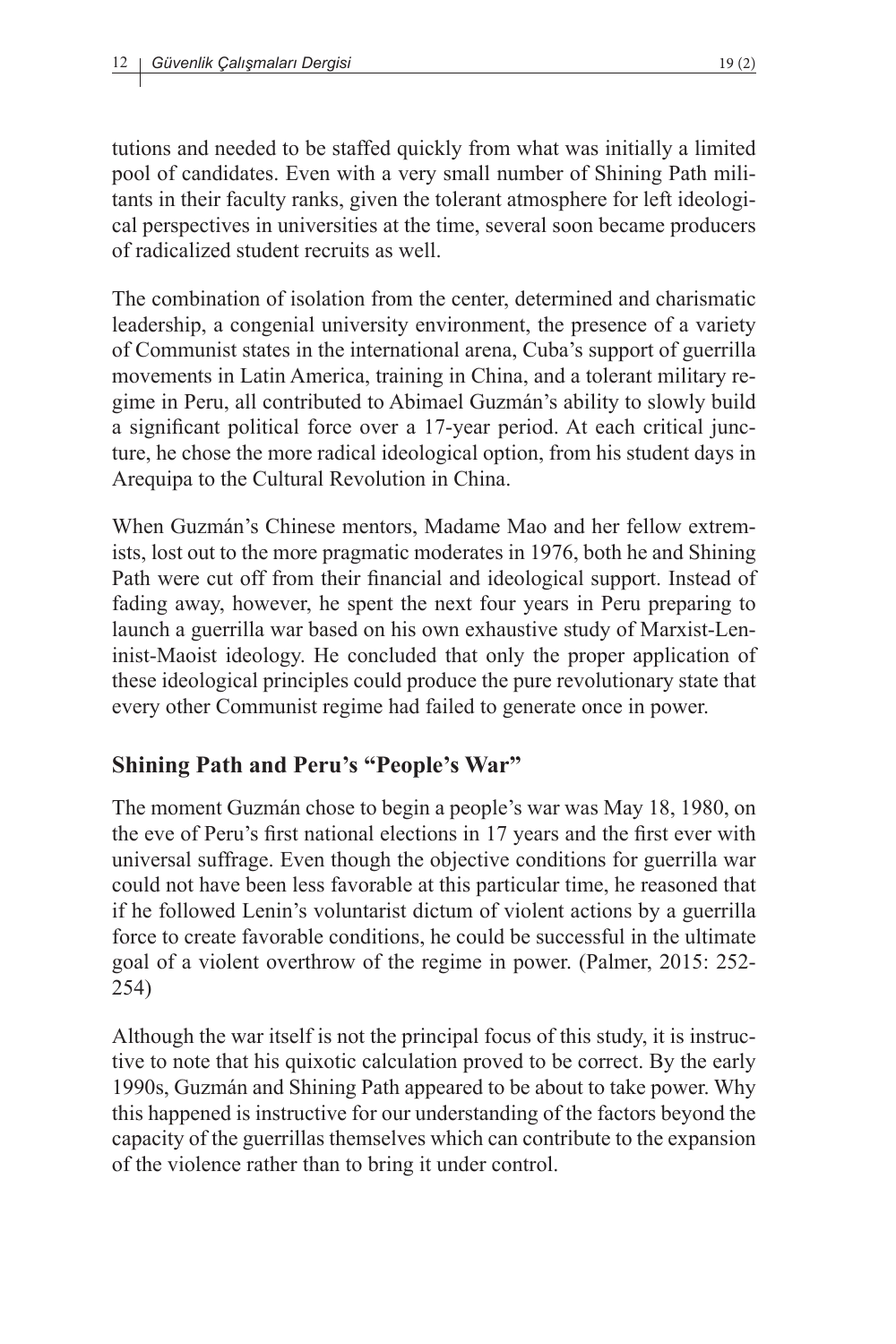First of all, the government delayed for more than two years before it began to take Shining Path seriously, in part because it was operating in a remote region of Peru which authorities did not consider to be very important. During this time, the guerrillas were able to move beyond their original university haven to build up their support bases in Ayacucho, arm themselves with weapons and dynamite through attacks on police stations and local private mines, and destroy infrastructure.

Secondly, when the government finally did respond by declaring the area an emergency zone under military control and sending troops, they carried out indiscriminate attacks on local indigenous communities, killing thousands in the process. By driving survivors into the arms of Shining Path, the military helped to strengthen rather than weaken the guerrilla forces they were trying to destroy. The military's actions also served to demonstrate to the most affected that the Peruvian state was not concerned about the welfare of the area's indigenous population.

Third, contributing to Shining Path's momentum was a set of central government economic policies in the late 1980s that brought about hyperinflation, crippling negative growth, and a hollowing out of government services. Most of the population was negatively affected and began to doubt the ability of authorities to manage the country. Military capacity was also seriously impacted by the economic crisis, and thousands of officers and subordinates resigned. When the guerrillas, following the Maoist principle of taking the war from the countryside to the cities, began to attack targets in the capital of Lima itself, it appeared to many that Guzmán and his guerrilla organization were well on their way to defeat government forces and take power. (Palmer, 2015, 254-256)

### **Why Shining Path Failed**

Yet against all odds, Shining Path failed. Why this happened is an object lesson in the steps a government can take to overcome an existential threat.

First of all, military authorities finally realized that the counterinsurgency approach they had followed was a failure. With the assistance of a small group of outside military and security advisors, the Peruvian armed forces adopted a radically different set of procedures. These included a focus on human rights, civic action, smaller operational units which included personnel from the area, and the training and very modest arming of local, community-based civil defense forces, known as *rondas campesinas*. The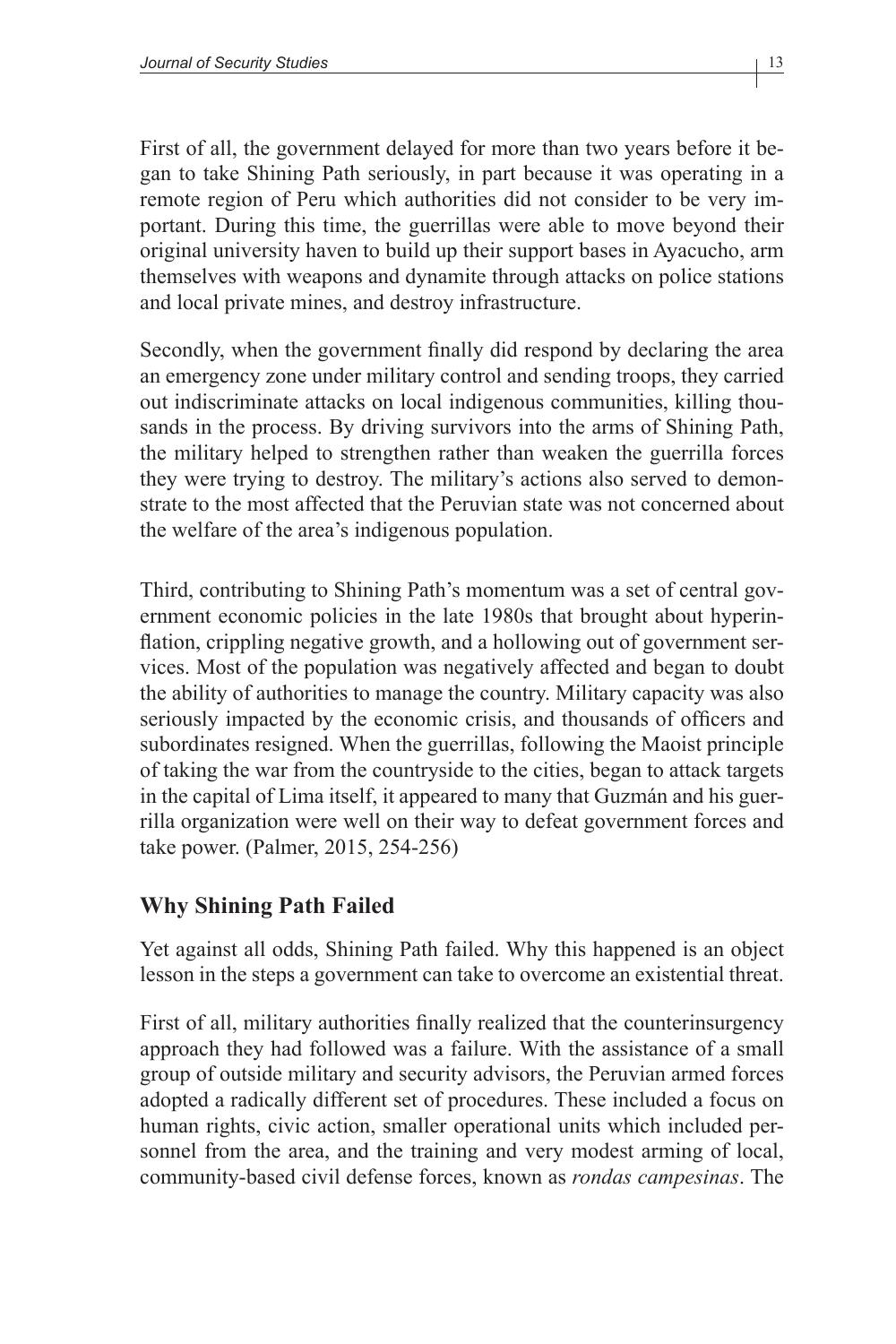military finally recognized that it was necessary to enlist the support of the local community to be able to counteract Shining Path advances.

Secondly, the Ministry of the Interior quietly established a specialized unit of the national police force whose only responsibility was to find and track the Shining Path leadership. It had become clear that the guerrilla organization was dependent on a very few individuals for formulating the strategy and tactics of their operations. If they could be located and captured, the government would be able to deliver a blow to Shining Path from which it might not be able to recover. None was more important than the group's key figure, founder, ideologue, and chief strategist, Abimael Guzmán Reynoso himself.

Thirdly, although the government changed its approach in other ways as well, none was more significant than the introduction of a micro-development program targeted primarily at the 200 poorest districts in the country. Most of these were in the rural highlands, and most were affected by Shining Path presence and often by guerrilla control as well. The program was based on the presence of several small, decentralized new government agencies which consulted with local community leaders to determine what programs they wanted and provided the materials, with community members providing the labor to carry them out. They included small projects in such areas as potable water, electrification, reforestation, access road or trails, irrigation, and schools. By responding to local needs and priorities, government demonstrated, however belatedly, that it had community members concerns in mind and merited their support. (Palmer, 2001: 147- 152, 170-175)

In combination, such significant shifts in central authorities' responses to the insurgency enabled the government to regain the initiative in the guerrilla war. Although Shining Path pressed forward with plans to carry out a final offensive, the popular support it had long claimed no longer existed. By the time the police unit dedicated to tracking down the leadership located Guzmán himself and captured him, several other members of the Central Committee, and the master plan for the final offensive without firing a shot, Shining Path was a spent force. Although sporadic violence continued for some time, the remnants ceased to represent a threat to the state. (Palmer, 2015: 257-261)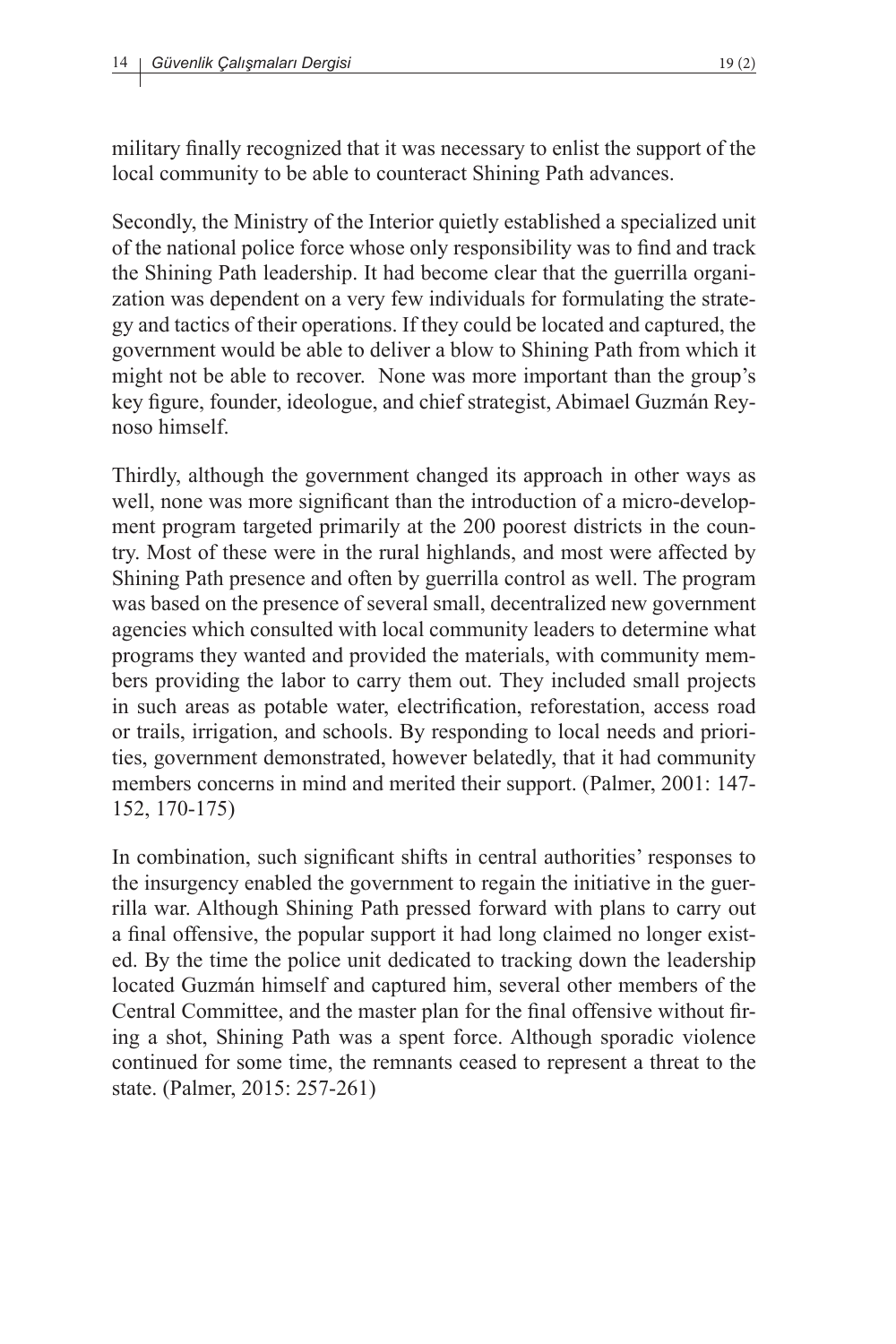#### **Lessons Learned**

What lessons can we take away from the Peruvian experience?

- 1. The ability of a single individual to organize a guerrilla insurgency through long-term preparation that included a clear ideological prescription, recruitment of supporters, preparation of cadre and the launching of armed struggle based on his interpretation of the proper application of radical Maoist ideological principles
- 2. The role of the university as an incubator of radicalization in a broader Latin American context of university autonomy from government interference, internal administrative participation by students and faculty, and a tradition of anti-establishment behavior
- 3. The presence of revolutionary options as role models, as well as the availability of financial support and training by outside socialist state actors
- 4. A specific national context of permissiveness for Marxist groups within the university and in the wider body politic
- 5. The formation of a radical Maoist organization with a Central Committee made up entirely of university graduates and faculty without representation from the indigenous population or a single speaker of an indigenous language
- 6. A guerrilla campaign based entirely on the application of the "proper" interpretation of radical Maoist ideology
- 7. A guerrilla organization dominated by a single figure whose elimination would jeopardize its ability to continue to operate
- 8. A government that was unwilling or unable to apply appropriate counterinsurgency responses until threatened with its very existence
- 9. A beleaguered government's willingness to seek discrete outside assistance and to carry out its recommendations
- 10. The implementation of a set of appropriate new approaches to counterinsurgency and community development which overcame the threat and responded to popular needs which regained support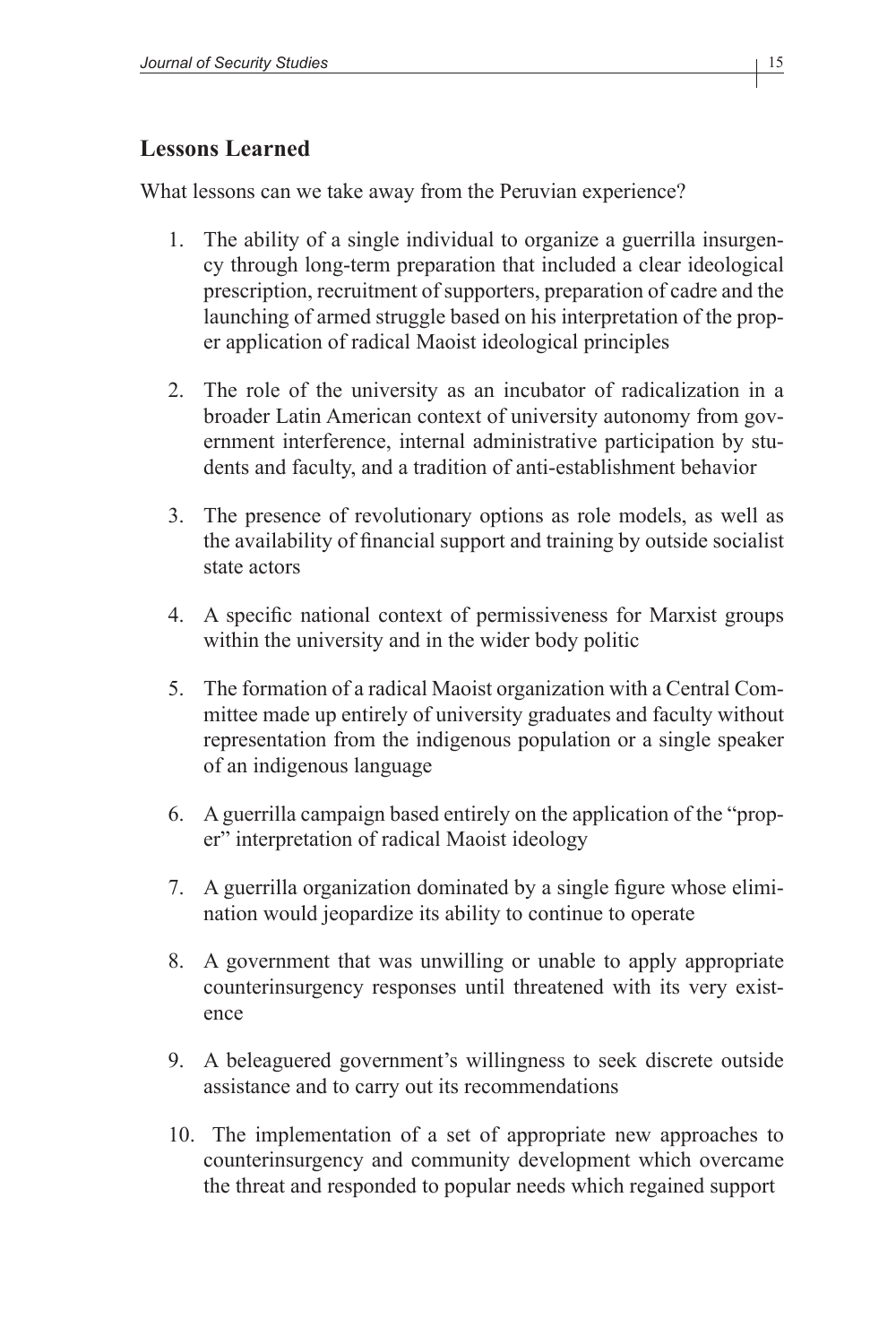## **A Broader View of Universities and Radicalism**

These lessons learned are, by and large, specific to the Latin American and Peruvian experiences. Universities have had a particular historical dynamic that made them more autonomous and more politically oriented than in some parts of the world. The more permissive environment for the presence and expansion of Marxist groups that was found in Peru from the 1960s to the 1980s was unusual, even in the region. The fact that a primary radical organizing principle was based on ideological rather than religious fundamentalism also distinguishes Latin America from some other regions of the world, such as the Middle East. The presence of the Cuban revolution and the figure of Fidel Castro offered a particular model to university youth. With the collapse of the Soviet Union, the end of the Communist states of Eastern Europe, and China's shift to a less radical economic approach, revolutionary options based on one variety or another of Communism have ceased to serve as models.

In conclusion, if we stand back to consider what might be learned from Peru's experience with Shining Path and the importance of the university in its development that could be applied more generally in other national contexts, there do appear to be a number of relevant elements.

- 1. The need for government authorities to pay close attention to radical leadership as it emerges within academic institutions. As this case has demonstrated, a university refounded with a distinctive mission to serve the wider community in which it was located was progressively subverted by a charismatic, ideologically-driven professor. It wasn't the radicalism of the institution but rather that of the individual leader who turned it into a vehicle to pursue his own violent revolutionary agenda. In so doing, he completely undermined the original educational and community improvement missions of the university.
- 2. The value of official economic support for less privileged students who gain admission to the university, which could serve to blunt the appeal of radical demagogues
- 3. The provision of sufficient resources to universities to enable them to offer quality academic programs for students in areas where both national needs and post-graduate employment opportunities are greatest, which would be likely to reduce the appeal of radicalism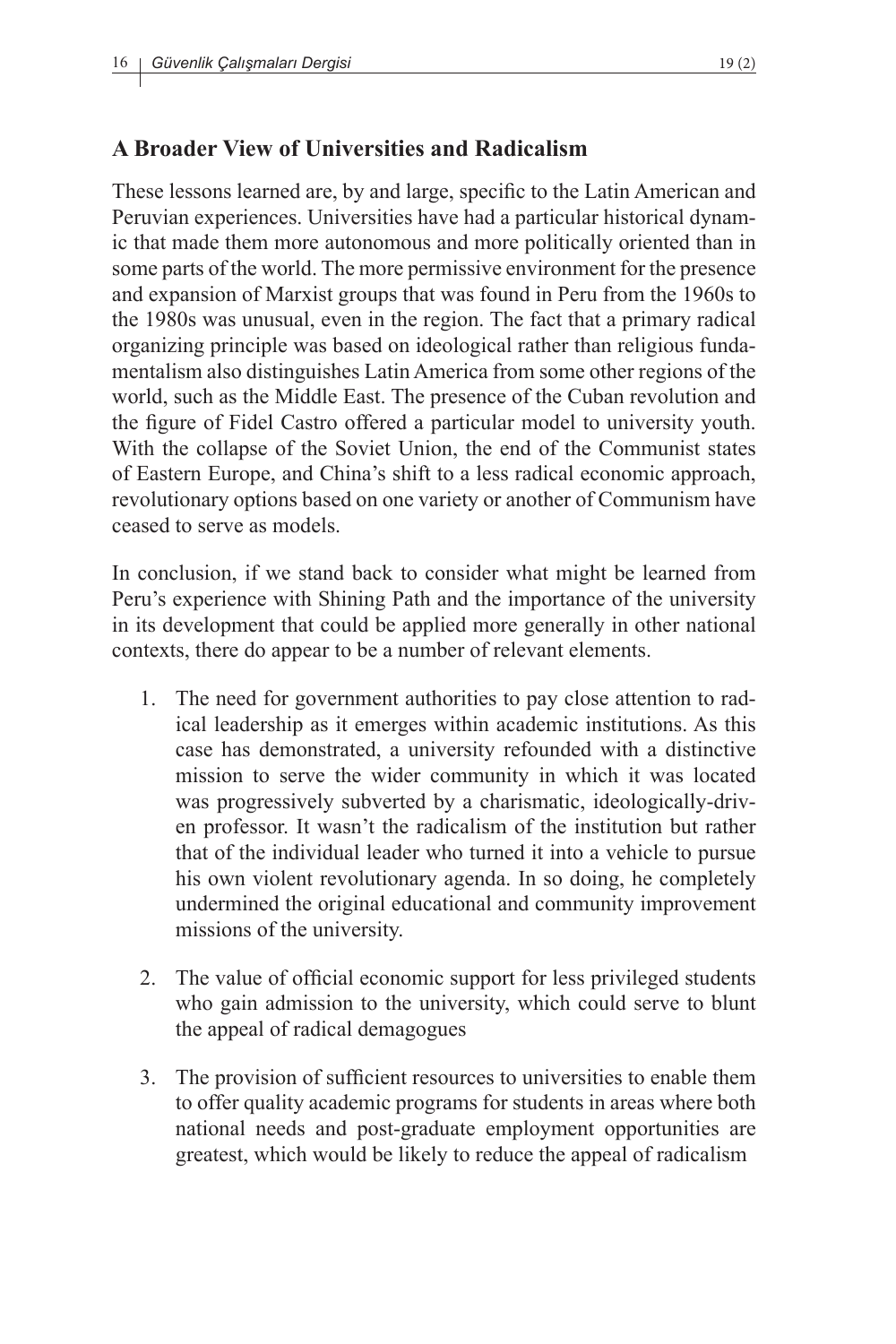- 4. A willingness of central government security forces to establish and maintain a presence in more remote areas of the country to help nip radical organizing there in the bud
- 5. A robust program of micro-development in local communities to win support by responding to priorities as local populations define them, which would serve to undermine efforts by radical groups to establish a presence and advance their agendas beyond the university environment
- 6. A willingness by central government to treat ethnic or other minorities as respected members of the national population rather than as outsiders, which serves to limit the possibility of a turn to anti-government radicalism.

It is clearly the case that lessons learned from experiences in one part of the world do not necessarily translate well into other historical, cultural, religious, and political contexts. Nevertheless, the ability of a radical organization like Shining Path to emerge in a university under the leadership of a single professor over well more than a decade should offer an object lesson in how an institutional context specifically designed for learning and contributing to national progress can be grossly manipulated and abused. The challenge is how to prevent such dynamics from developing in the first place or, if already present, how to deal with them without destroying the basic principles on which the university is based.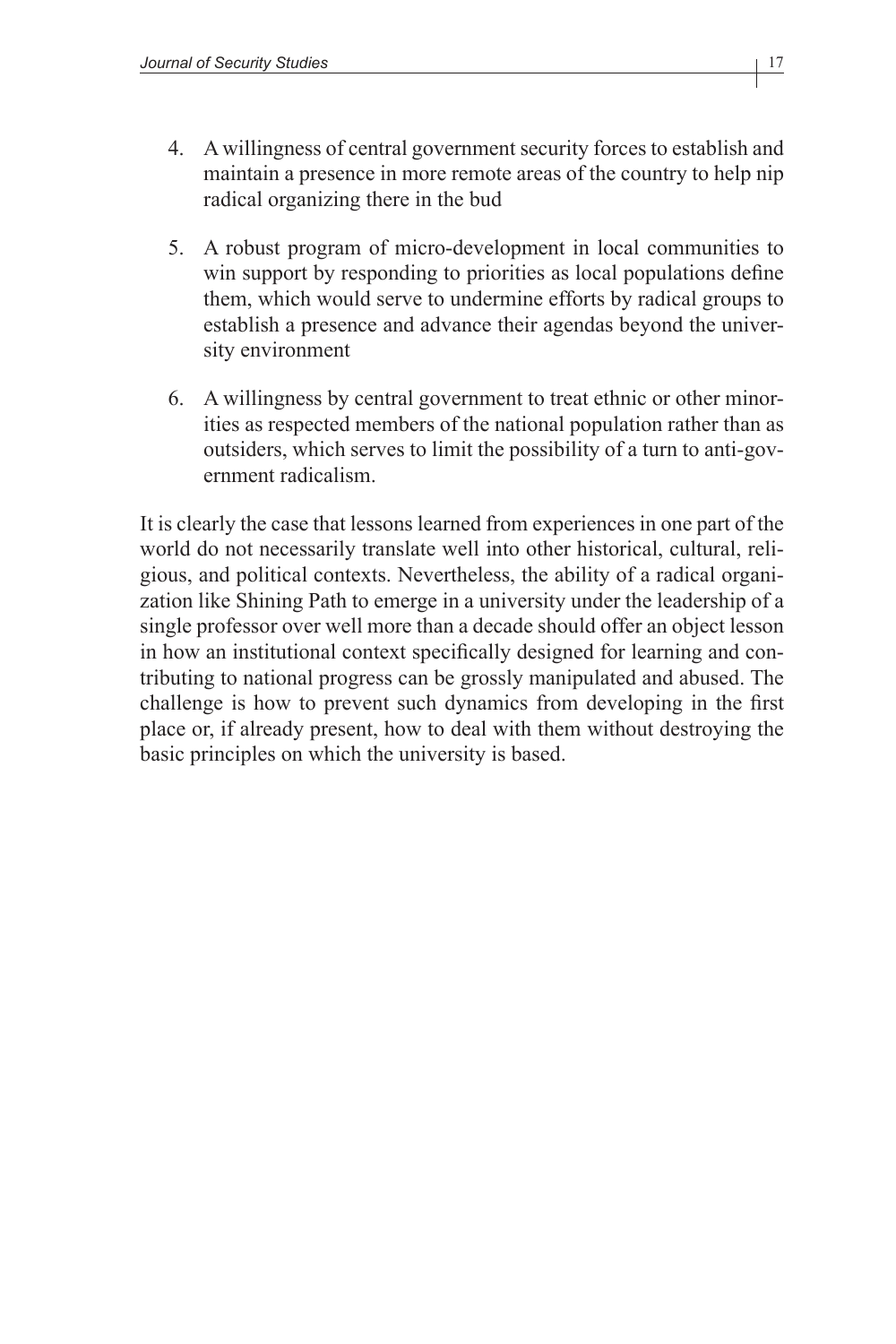#### **References**

- BALAN, Jorge (2013). "Latin American Higher Educational Systems in a Historical and Comparative Perspective," in *Latin America's New Knowledge Economy* (New York: International Instituute of Education), i-xiv
- DEGREGORI, Carlos Iván (1990). *Ayacucho 1969-1979: El surgimiento de Sendero Luminoso* (Lima: Instituto de Estudios Peruanos)

\_\_\_\_\_\_\_\_\_\_ (1994). "The Origins and Logic of Shining Path: Return to the Past," in David Scott Palmer, ed. *Shining Path of Peru*, 2nd edition, 33-44

GORRITI Ellenbogen, Gustavo (1990). *Sendero. La historia de la Guerra milenaria en el Perú* (Lima: Editorial Apoyo)

\_\_\_\_\_\_\_\_\_\_ (1994). "Shining Path's Stalin and Trotsky," in David Scott Palmer, Ed. *Shining Path of Peru*, 2nd edition, 149-170

- GUZMÁN Reynoso, Abimael (1993). English translation and transcription of his interview in prison after his capture, Foreign Broadcast Information Service (FBIS), U.S. Government
- HERRING, Hubert (1955). *A History of Latin America* (New York: Knopf)
- HUDSON, Rex A. (1988). *Castro's Americas Department Coordinating Cuba's Suppport for Marxist-Leninist Violence in the Americas* (Miami: Cuban American National Foundation)
- KLARÉN, Peter F. (2000). *Peru: Society and Nationhood in the Andes* (New York: Oxford University Press)
- LEVY, Daniel C. (1986). *Higher Education and the State in Latin America* (Chicago: University of Chicago Press)
- MORALES Domínguez, Esteban & Gary Prevost (2008) *U.S.-Cuban Relations: A Critical History* (Lanham MD: Lexington Books)
- PALMER, David Scott (1966). "Expulsion from a Peruvian University," in Robert B. Textor, ed. *Cultural Frontiers of the Peace Corps* (Cambridge: M.I.T. Press), 243-270

\_\_\_\_\_\_\_\_\_\_ (1986). "Rebellion in Rural Peru: The Origins and Evolution of Sendero Luminoso," *Comparative Politics* 18:2 (January), 127-146

\_\_\_\_\_\_\_\_\_ (2001). "FONCODES y su impacto en la pacificación en el Perú: Observaciones generaales y el caso de Ayacucho," *Concertando para el desarrollo: Lecciones aprendidas del FONCODES en sus estrategias de intervención* (Lima: Gráfica Medelius), 147-175